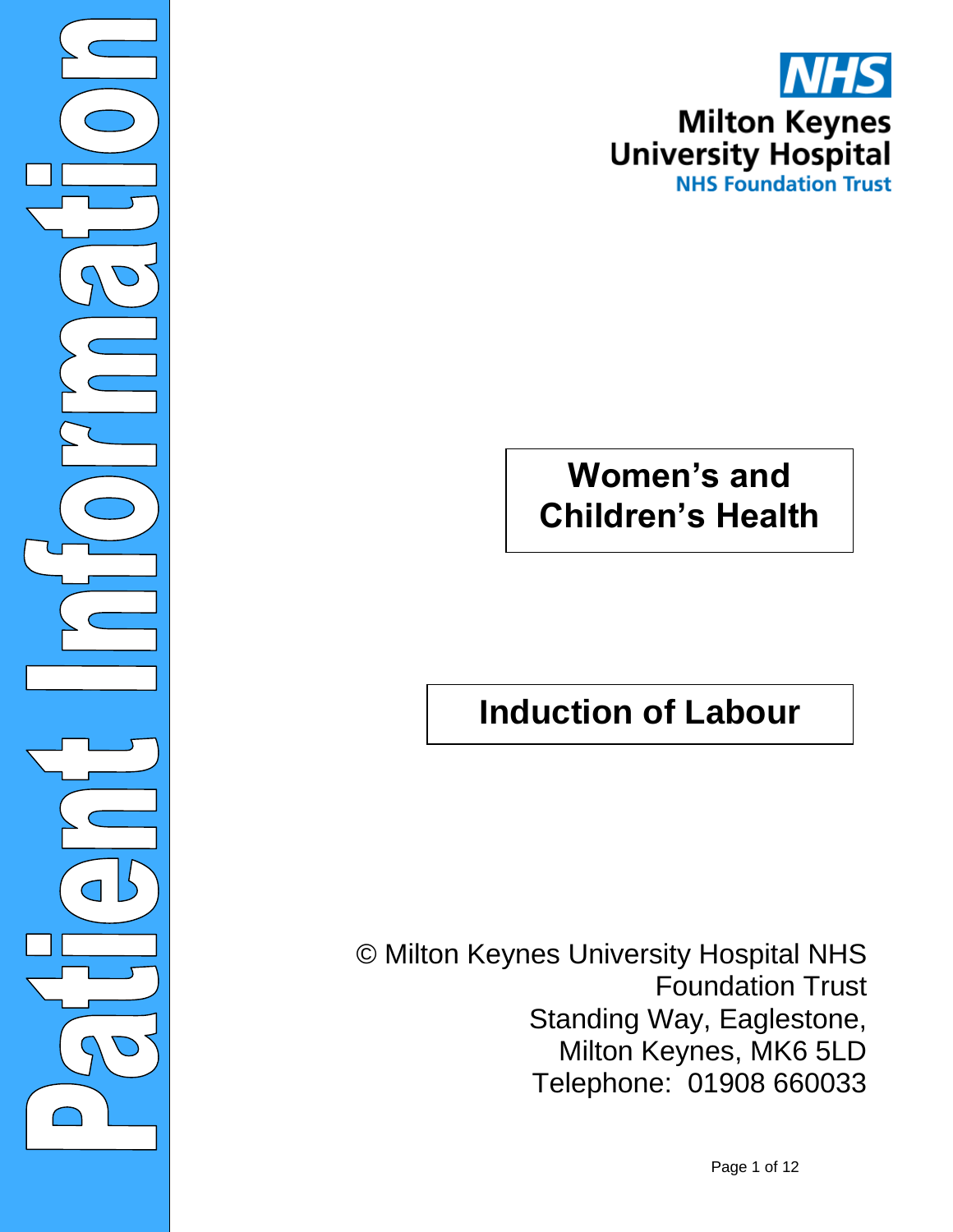## **This Leaflet:**

- Gives information to help you make choices about induction of labour.
- Provides information on the main reasons for induction of labour.
- Provides information on the methods for induction of labour offered at Milton Keynes.
- Is based on national evidence based clinical guidelines on induction of labour.

## **What is Induction of labour?**

Labour is a natural process which in most cases starts on its own between 37 and 42 weeks, leading to the birth of the baby. Induction of labour (IOL) means deliberately attempting to start labour artificially and is performed when there is evidence to suggest that there is a benefit to either the mother or the baby from an earlier delivery, rather than waiting for labour to start naturally.

Your doctor or midwife should fully discuss options with you to help you make a decision about induction of labour. They should explain the procedures and care that will be involved and whether there are any risks to you or your baby.

## **When is induction recommended?**

There are several reasons why induction may be offered and recommended. For example:

- There is concern over the wellbeing of your baby
- If you are more than 37 weeks pregnant and your waters have broken but you have not gone into labour.
- To avoid your pregnancy lasting longer than 42 weeks (known as a prolonged pregnancy).
- If you have a medical condition such as diabetes or pre-eclampsia (high blood pressure).
- If you are aged 40 years or more

The most common reason for induction of labour is to avoid prolonged pregnancy, even if you are healthy and have had an uncomplicated pregnancy. This is because a pregnancy which goes beyond 42 weeks carries a slightly higher risk of stillbirth or a baby dying in the newborn period. In a healthy pregnancy where labour is induced, the risk of your baby dying is less than 1 in every 1000 women (or 0.07%), compared with 1 – 2 in 1000 women (or 0.16%) where pregnancy is continued (National Institute for healthcare research 2016). For mothers aged 40 years old or more this risk increases from 40 weeks onwards and induction of labour will be offered around your due date (RCOG 2013). Your doctor will discuss your individual circumstances with you. Extra monitoring is recommended for women who chose to continue their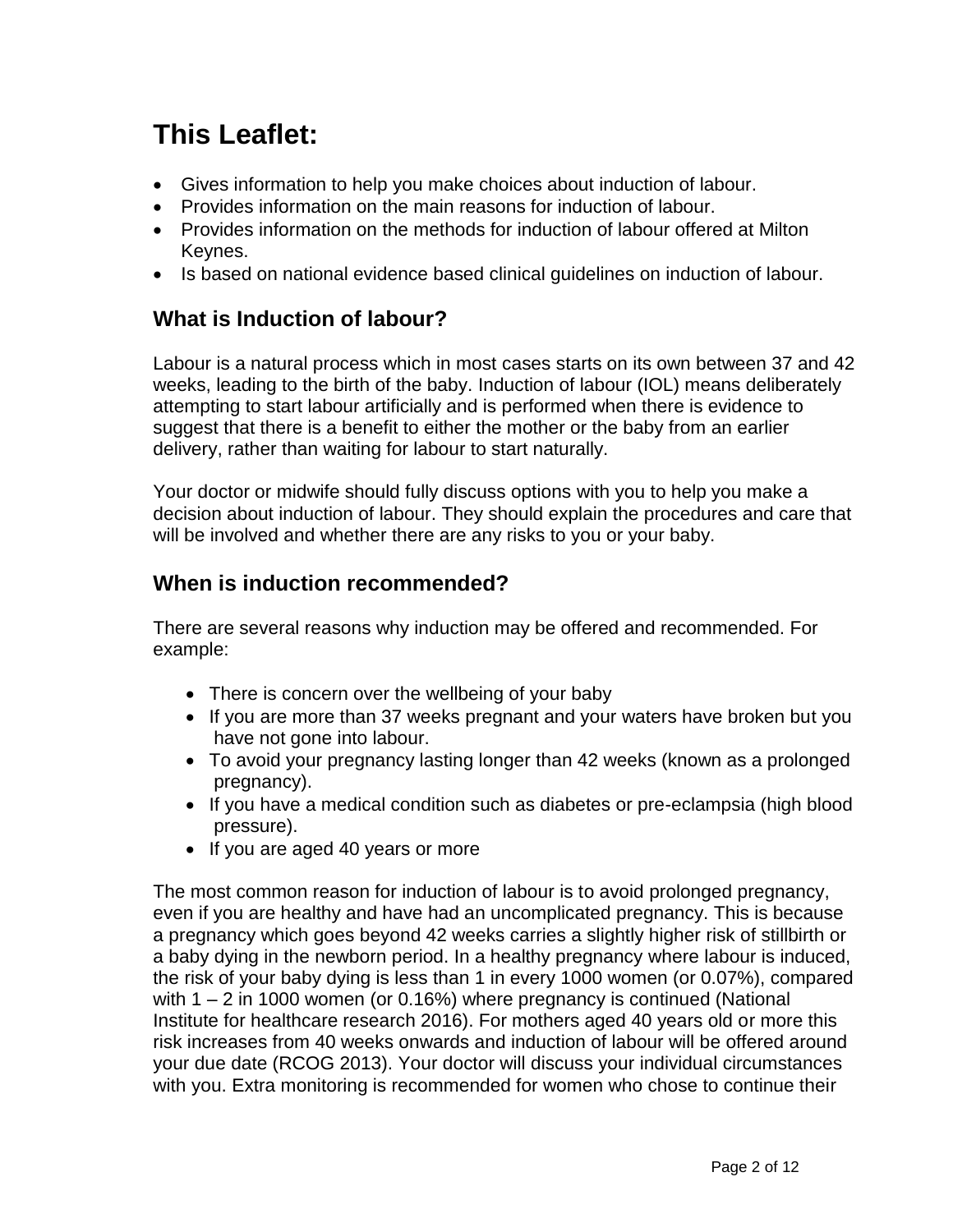pregnancies, but it is important to know that it is not possible to identify all babies who will be affected by stillbirth or death in the newborn period.

The risks of having labour induced are considered carefully to ensure that induction of labour is appropriate in each woman's case. Risks include:

- Labour can take longer to start, sometimes taking up to 48 hours or more.
- There is a small risk when labour is induced that your baby will not tolerate the induction process or labour well. A period of continuous monitoring of your baby's heart rate is advised following the procedures used to induce labour and during labour itself.
- Induced labours can be more painful. Women who undergo induction of labour are more likely to request medical pain relief during labour. Pain relief will be available depending on your individual needs in the same way as for natural labour.
- You are more likely to need an assisted delivery (ventouse or forceps). There does not appear to be reliable evidence to suggest that induction of labour increases your risk of needing a Caesarean section.
- Induction can fail to start labour for approximately 1 in 100 women (1%). If this happens your doctors and midwives will discuss your options. These include waiting longer for labour to start, trying to induce for a second time or having a caesarean section.

When induction of labour is being considered, your doctor or midwife should fully discuss your options with you before any decisions are reached. This should include explaining the procedures and care that will be involved and whether there are any risks to you or your baby.

## **What effect might an induction have on labour?**

In 2004-05, 1 in every 5 births in the UK were induced, according to the National Institute for Health and Care Excellence (NICE 2008).

Among these induced births, when labour was started using drugs:

- less than two-thirds of these women gave birth without further intervention
- about 15% had instrumental (assisted) births (such as forceps or ventouse)
- 22% had emergency caesarean sections

The effect that induction may have prior to 41 weeks of pregnancy is very much personalised and depends on the individual circumstances of the woman concerned. Your doctor will be able to discuss this with you.

The National Institute for Health Research (2016) report that when women are induced at 41 weeks of pregnancy:

- Approximately 7-8 out of 10 women have a normal vaginal birth
- Approximately 1 out of 10 women have an assisted vaginal birth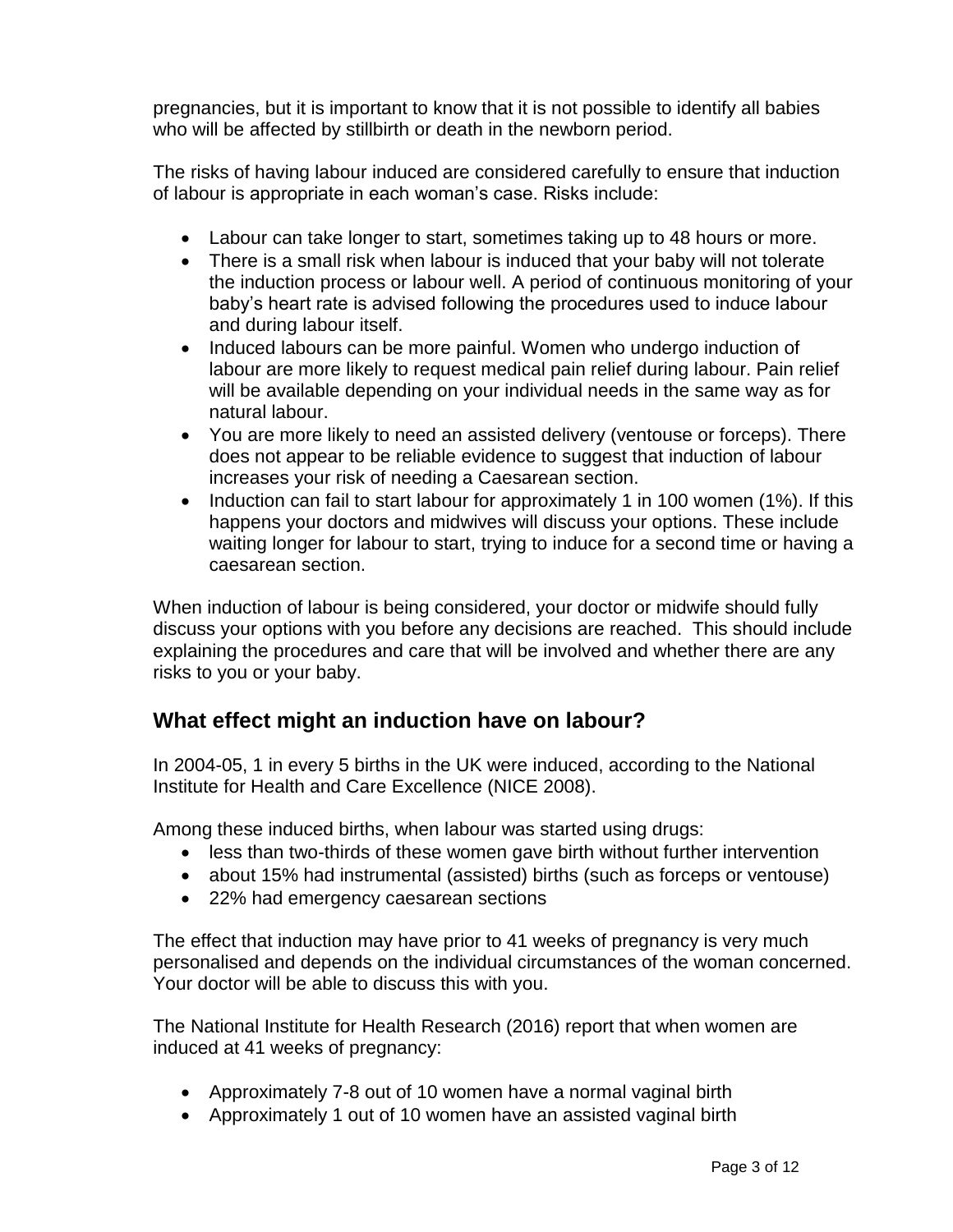- Approximately 1 out of 10 women have a caesarean birth
- Approximately 8 out of 100 women will have a blood loss greater than 500mls, compared to an approximate rate of 10 out of 100 in women who are not induced
- Approximately 7 in 100 women will have babies who need admission to a neonatal unit, the same rate as for women who are not induced.

## **What happens if I choose not to be induced?**

If you choose not to be induced your doctor or midwife will discuss your individual circumstances with you. You should be offered:

- Information and explanation of the risks to help you make an informed decision.
- Advice to monitor your baby's movements and report any changes if they occur.
- An individualised plan to include regular checks of your baby's heartbeat using electronic fetal monitoring (CTG).
- You may be offered an ultrasound scan to check the depth of amniotic fluid ("waters") surrounding the baby or an umbilical artery Doppler scan (measurement of blood flow in the baby's cord).
- The option to seek advice and support from a senior midwife.

It is important to understand that even with extra monitoring it is not always possible to predict or prevent all serious problems for you or your baby.

## **If your waters break before labour starts**

Sometimes a woman's waters break before labour starts. This happens in about one in twenty pregnancies and is known as pre-labour rupture of the membranes or PROM. If you are more than 37 weeks pregnant and your waters have broken but you have not gone into labour you should be offered the choice of either:

A "wait and see approach" to see if labour will start naturally.

**Or**

• Induction of labour

If there are no concerns about you or your baby you can go home to wait for labour to start. Approximately 6 out of 10 women (60%) will go into labour naturally within 24 hours. It is recommended that you take your temperature every four hours whilst you are awake to monitor for signs of infection. If you feel unwell or have any signs of infection, (a temperature raised above 37 degrees centigrade, fever or shivering), you should contact the labour ward at Milton Keynes Hospital (01908 996478). You can contact the hospital if you are worried at any time but should also report any change in the colour of your vaginal loss and any reduction in your baby's movements. The risk of serious infection affecting your baby is 1 in 100 pregnancies (1%), compared to 1 in 200 pregnancies (0.5%) where the waters have not broken. If after 24 hours, you have not gone into labour a plan for induction is advised (NICE 2017).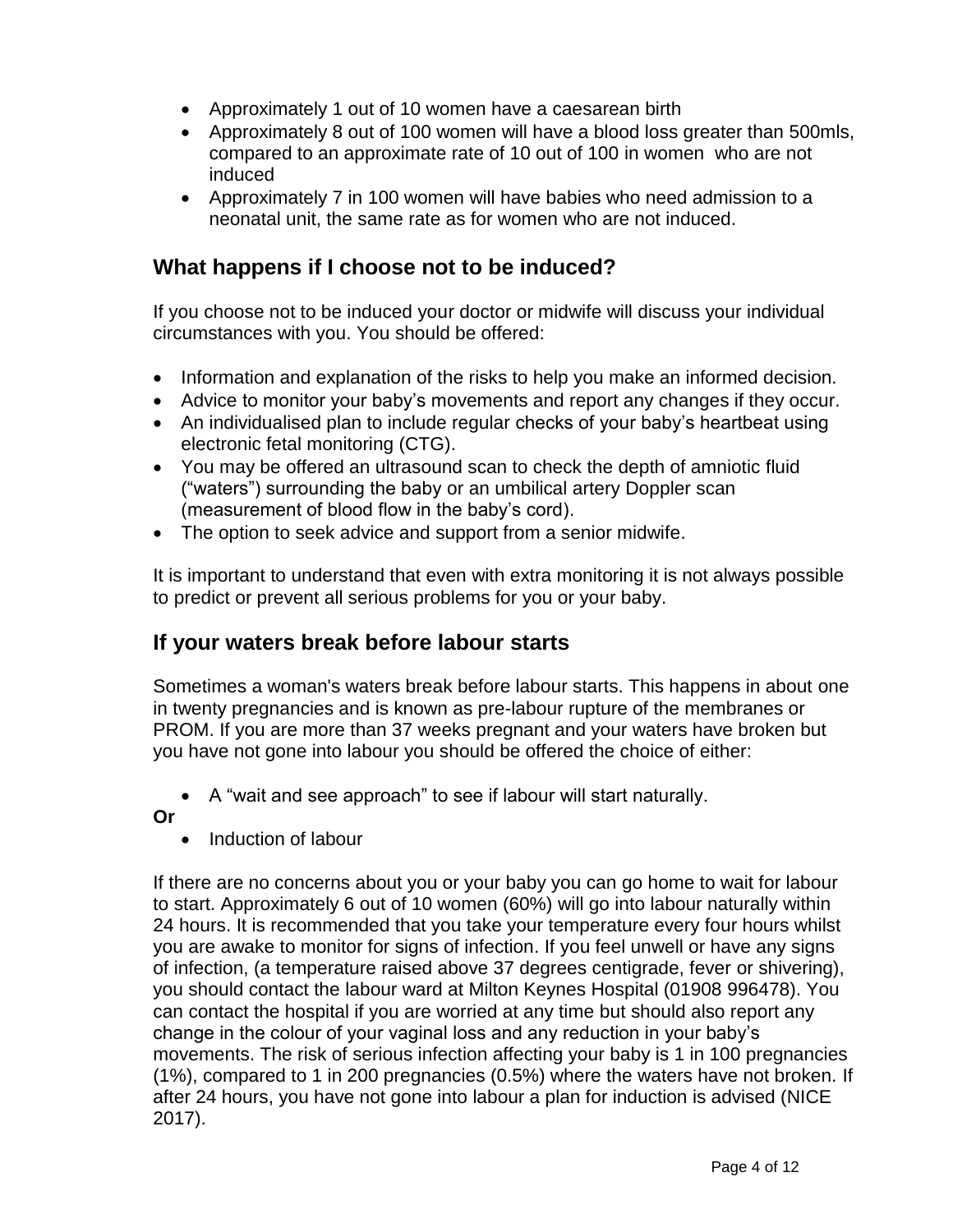If you are known to have/carry Group B Streptococcus (GBS) or there are any concerns about you or your baby induction of labour is advised rather than a 'wait and see' approach. Your doctor or midwife will discuss your individual circumstances with you to enable you to make an informed decision about the next steps in your pregnancy.

If you chose to wait for longer than 24 hours after your waters have broken you will be offered daily fetal heart monitoring and assessment in hospital. At home, it is recommended that you take and record your temperature every 4 hours whilst you are awake to help detect any infection that may be developing. You should contact the labour ward immediately if your temperature is raised, if you develop any signs of infection (fever or shivering), if there is a reduction in your baby's movements or if there is any change in the colour or smell of your vaginal loss. Bathing or showering is not associated with an increase in infection, but you are recommended to avoid sexual intercourse as the may increase the possibility of infection (NICE 2017).

#### **Membrane sweeping**

Before you are offered an induction, women should be offered a membrane sweep (sometimes referred to as a 'stretch and sweep') before any other induction methods are used. This is an optional procedure and you are able to decline a membrane sweep if you wish.

A membrane sweep involves your midwife or doctor placing a finger just inside the opening of your cervix and then making a circular, sweeping movement to separate the membranes from the cervix. The procedure can be carried out at home, at an antenatal clinic or in hospital and works by stimulating the production of prostaglandin hormones to encourage the start of labour. Membrane sweeping makes spontaneous labour more likely, and so reduces the need for formal induction of labour to prevent prolonged pregnancy (NICE 2017). For women with an uncomplicated pregnancy after 41 weeks of pregnancy, there is a 50% chance that at least one membrane sweep will stimulate the onset of labour within 48 hours (Yildirim et al 2010). A membrane sweep is not recommended if your waters have broken. If labour doesn't start after a membrane sweep you may be offered either a date for induction or a further membrane sweep.

The procedure may cause some discomfort or show (plug of mucus which can sometimes be brown or spotted with blood) which is released as the cervix opens. A membrane sweep will not cause any harm to your baby and does not increase the chance of you or your baby getting an infection. Cramping and period type pains are also common after a membrane sweep.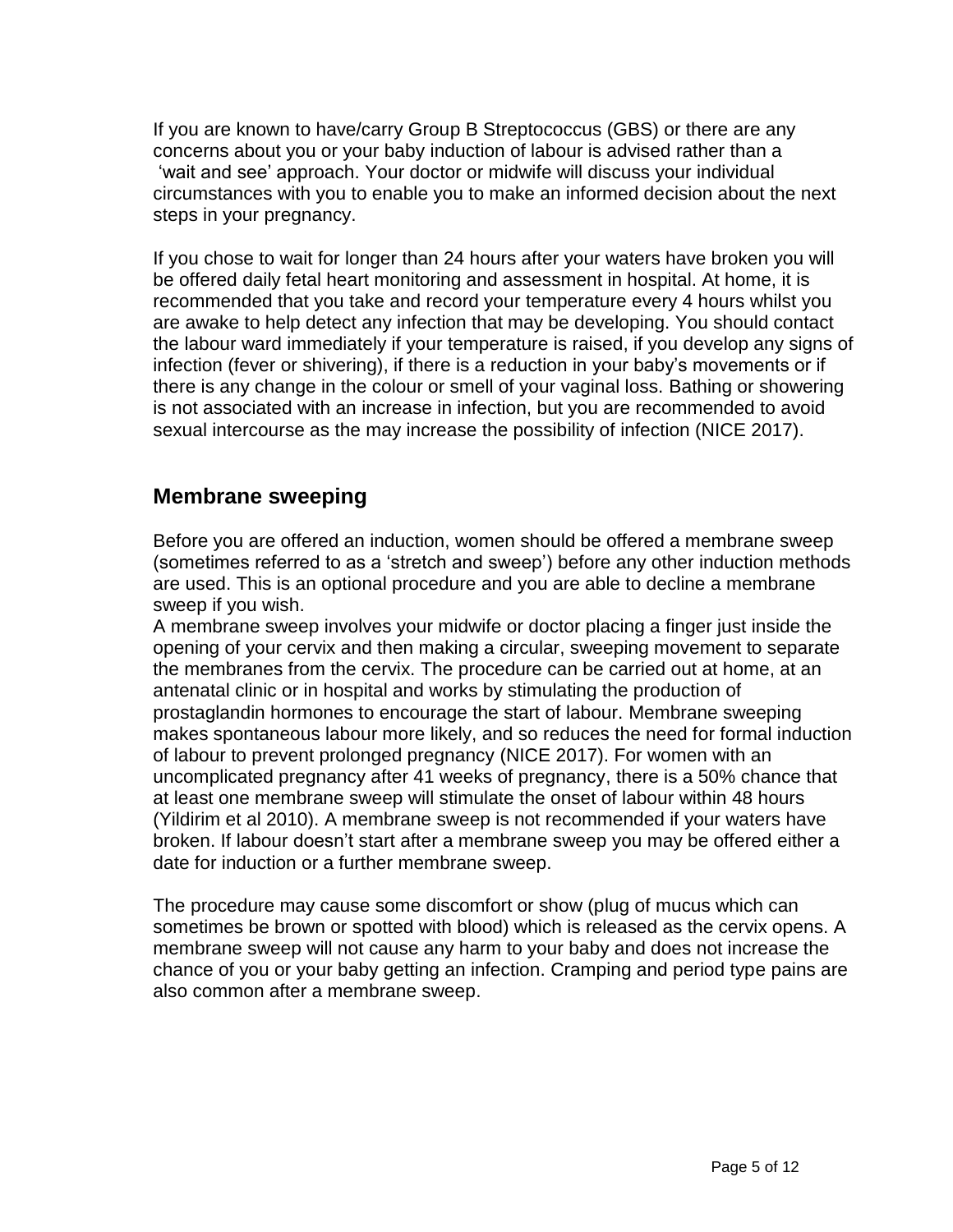## **How is labour induced (started)?**

There are a variety of methods that can be used to induce labour. For some women one method can induce labour, but for others it may be necessary to use all of the methods described below. This will depend on your individual circumstances.

Please be aware that induction of labour can be a long process and, in some women, can take up to 72 hours before labour begins. When performed as a hospital procedure you will need to remain in hospital until the birth of your baby, although in some circumstances you are able to leave the ward for a walk if there are no concerns about you or your baby. You may wish to bring in books, magazines, music or games to keep yourself busy during this time.

## **Prostaglandins**

If the cervix is closed it needs to be ripened before labour can be induced. This is done with drugs known as prostaglandins. These act like the natural hormones to stimulate contractions of the womb which soften, shorten (ripen) and open the cervix. As the cervix changes it will begin to dilate and the contractions of labour may start without any further intervention. If labour does not start you may be given further prostaglandins or have your 'waters' broken to stimulate the onset of labour. This will depend on your individual circumstances.

The maternity unit here at Milton Keynes currently uses two types of prostaglandin, known as Prostin and Propess. Prostaglandins are normally given as a tablet or pessary that is inserted into the vagina by the midwife or doctor. This is done in hospital on either the antenatal ward or labour ward. More than one dose of prostaglandin may be needed to induce labour. Subsequent doses may be given if you have not gone into labour and we are unable to proceed to the next step of induction, 'breaking your waters'. Although one or two doses of Prostaglandins are usually enough, occasionally it can take 2-3 days for labour to begin.

If the use of the Prostin or Propess has been sufficient to start labour, and the only reason for your induction is to avoid a prolonged pregnancy, a low risk approach to your care will be taken, provided there are no concerns or anticipated problems for you or your baby. This means that there is no need for continuous monitoring and if you wish you could consider using the birthing pool.

#### **Propess**

Only one dose is given on admission and should remain in place for 24 hours. After the Propess is given you will be asked to lie down for at least 60 minutes, to ensure the pessary has begun to activate, during which time your baby's heart rate will be monitored via electronic fetal monitoring (EFM). After this time if there are no concerns you will be free to mobilize around the hospital as you wish. Once your contractions start you should return to the ward area where your midwife will monitor your baby's heartbeat via EFM.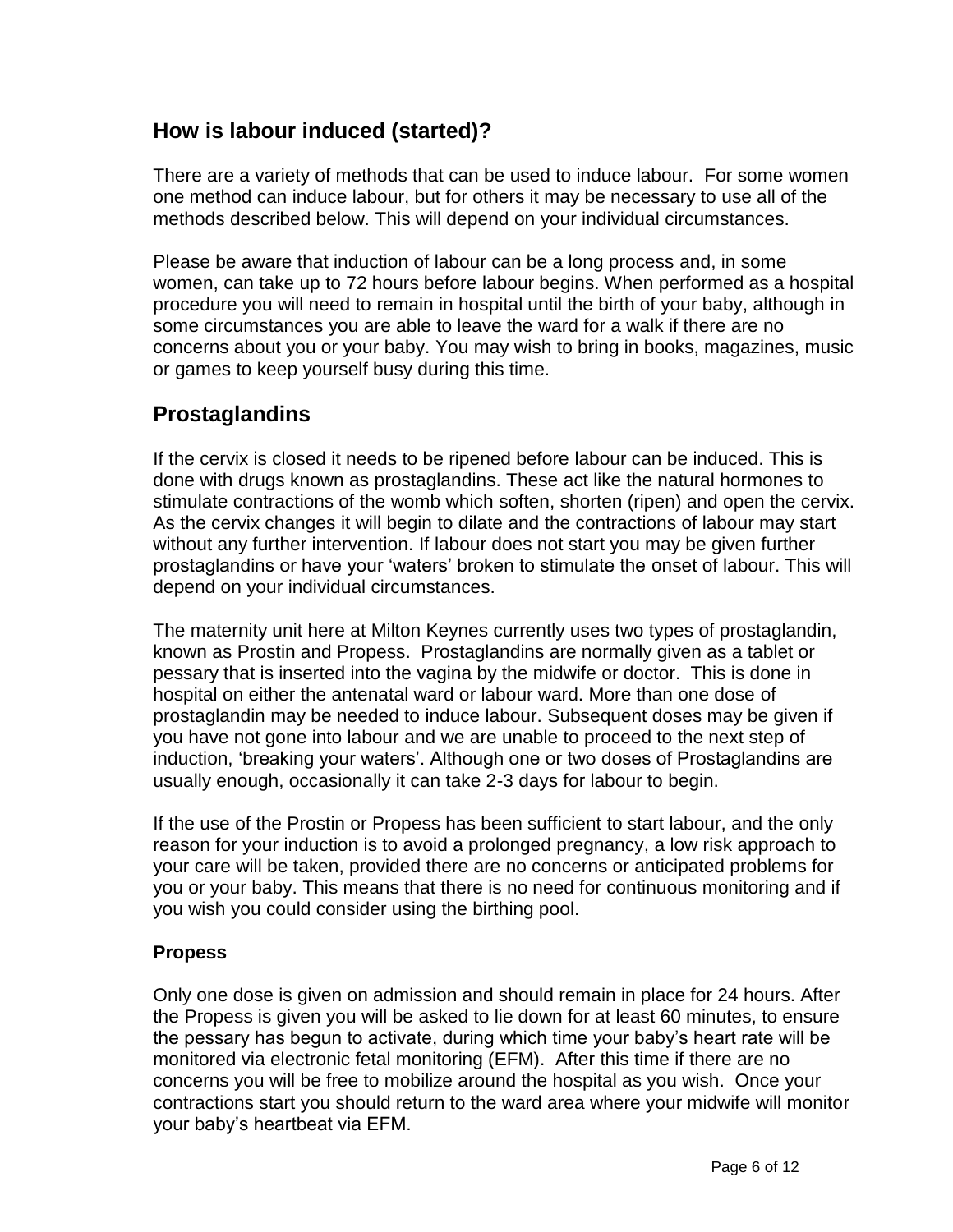Currently Propess is only offered to women expecting their first baby. This is because these women are generally more likely to require more than one prostaglandin to stimulate labour.

#### **Prostin**

Prostin is given as a pessary every six to eight hours and is inserted vaginally. If, after a second dose of Prostin, there is no change in the condition of your cervix after six hours, the doctor will review your plan of care.

Before giving Prostin your midwife or doctor will check your baby's heartbeat. After being given Prostin you should lie down for at least 60 minutes, to ensure the pessary has absorbed. During this time, your baby's heart rate will be monitored via electronic fetal monitoring (EFM). After this time if there are no concerns you will be free to mobilize around the hospital as you wish. Once your contractions start you should return to the ward area where your midwife will monitor your baby's heartbeat via EFM.

#### **Possible side effects of using prostaglandins**

Prostaglandins have been found in the available research to be safe for both mothers and babies, but every woman's experience of using prostaglandins is different. Some women have very minor side effects and do not experience any pain until labour contractions begin, whilst some women do experience period type pains. This is normal and it is an effect of the hormone contained in the pessary. Prostin can sometimes cause vaginal soreness and you may have some nausea or diarrhoea. Very occasionally prostaglandins can cause the uterus to contract too much which may affect the pattern of your baby's heartbeat. If, this happens you should be asked to lie on your left side. You may be given other medication to help relax the uterus and any prostaglandin remaining in your vagina may be removed.

### **Artificial rupture of membranes (ARM)**

If your waters have not broken, a procedure called amniotomy or ARM may be recommended to artificially rupture the membranes. This takes place on the labour ward and is when your midwife or doctor makes a hole in your membrane to release (break) the waters. This procedure is done through the vagina and cervix using a small instrument. This will cause no harm to your baby, but the vaginal examination needed to perform this procedure may cause you some discomfort. Following on from the ARM, a wait and see approach may be adopted, depending on the plan of care discussed with the doctor. This means that after the ARM if there are no concerns with baby's heart rate and the waters are clear, up to 2 hours of mobilization may be considered, before proceeding to the next step of the induction process, commencing a Syntocinon (synthetic oxytocin) drip.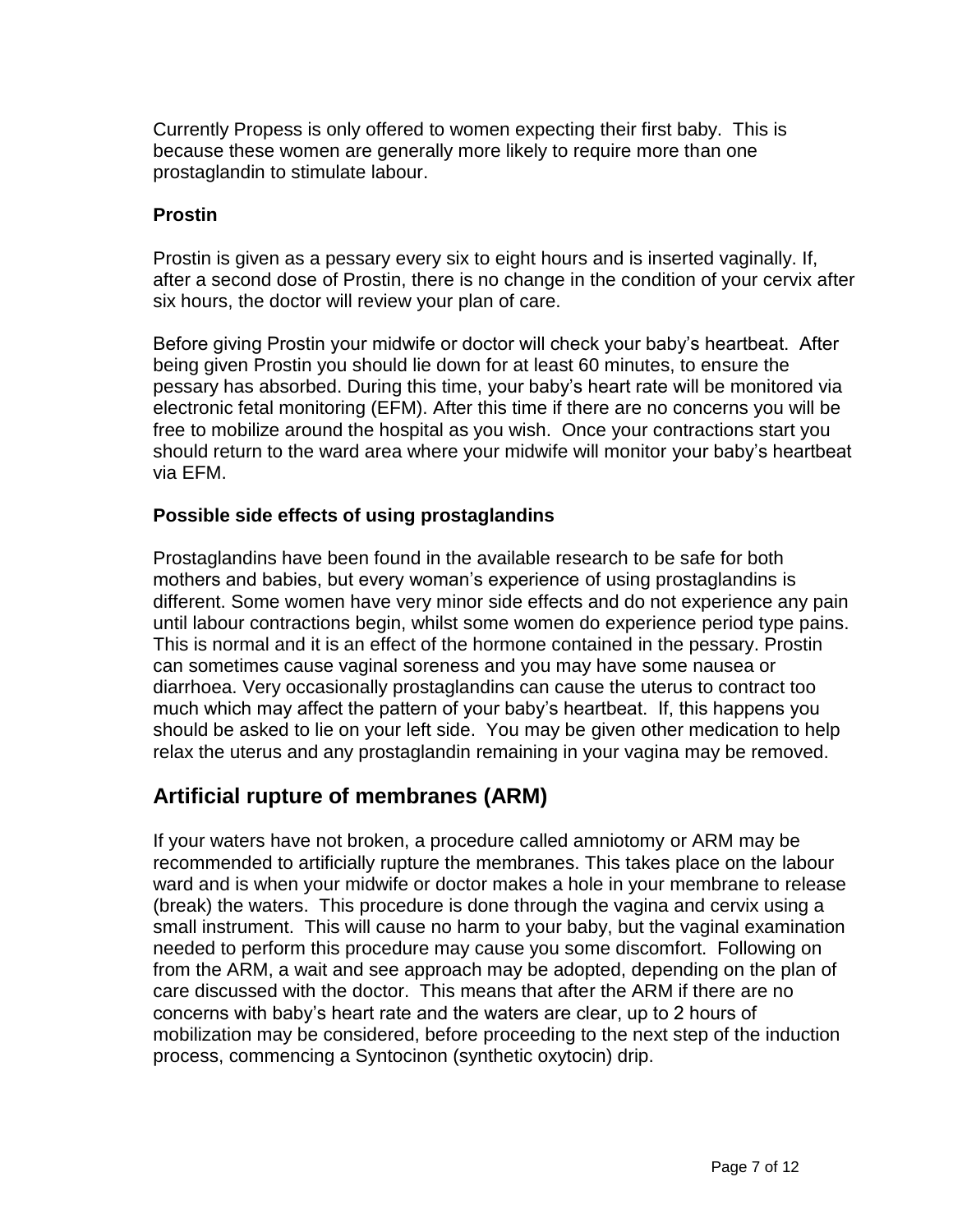## **Using Syntocinon**

Syntocinon is given in hospital on the labour ward. It is a synthetic hormone that is given as a continuous infusion through a cannula (a small tube that is placed into a vein in your arm). Your midwife will increase the dose of Syntocinon at regular intervals until your contractions are strong and regular.

Whilst you are being given Syntocinon, your baby's heartbeat will be monitored continuously. This can be done using a wireless telemetry monitor to enable you to remain upright and mobile in labour. However, your mobility can be limited due to the need to use the medical devices necessary to administer Syntocinon and to monitor your baby if a telemetry monitor is not available.

If your membranes have ruptured (waters broken) Syntocinon may be used without a previous use of prostaglandins to ripen the cervix. Both prostaglandins and Syntocinon have been shown to be equally effective methods of inducing labour.

#### **Possible side effects of using Syntocinon**

Very occasionally, Syntocinon can cause the uterus to contract too much. This may affect the pattern of your baby's heartbeat. If this happens, you should be asked to lie on your left-hand side and the drip will be turned down or off to lessen the contractions. The main benefit of Syntocinon is that the effects wear off quickly and often this is all that is required to treat this. Occasionally another drug will need to be given to lessen the contractions.

### **Mechanical Method (Cook's Cervical ripening balloon (CCRB) or Foley's catheter)**

Another method to induce labour is to use a cervical ripening balloon catheter to open the neck of the womb (cervix) so we can break your waters.

The cervical ripening balloon catheter or Foley's catheter is inserted through the cervix; sometimes we will need to put your legs in stirrups to insert the balloon catheter. A speculum is inserted into the vagina and the cervix is cleaned. The catheter is inserted through the cervix and the balloons (if CCRB) or a balloon (if Foley's catheter) are inflated with fluid carefully so pressure is applied to the cervix. The speculum is removed and the catheter is loosely taped to the thigh or supported in a second pair of underwear. The balloon is left in place for around 24 hours.

If labour begins then the balloon will fall out. If labour doesn't begin the balloon is deflated after 24 hours and removed and your waters are broken and the oxytocin (hormone) drip will be started. If we can't break your waters at this point alternative options will be discussed with you.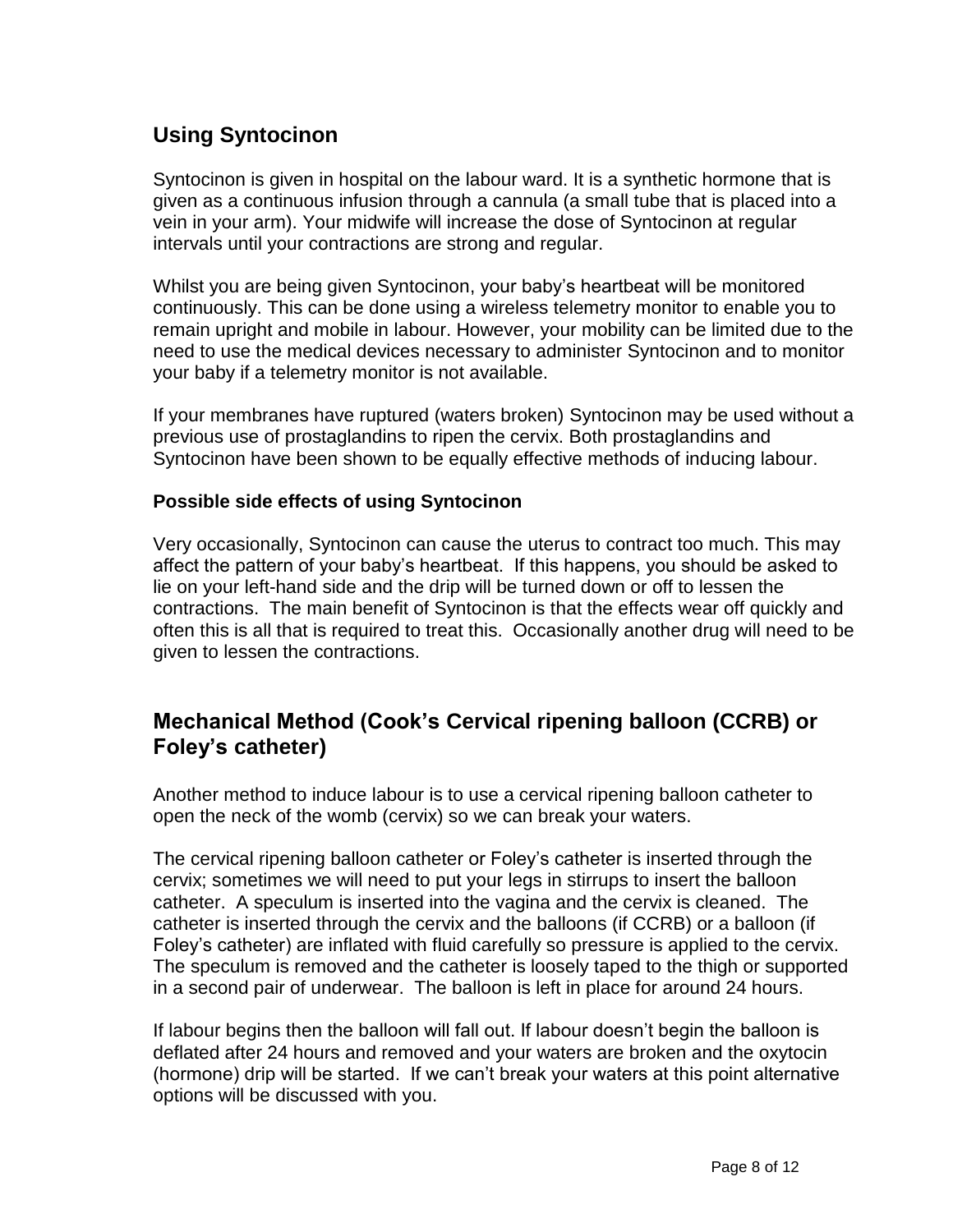What are the advantages of using balloon catheters? The benefits of the balloon catheters are:

1. It reduces the risk of your womb contracting too much which can distress you baby

2. If you had a previous caesarean section, the use of a catheter can reduce the risk the scar from opening up.

Pain relief will be discussed with you by your midwife or doctor before or during your labour

## **If I am induced can I still choose to use a pool in labour?**

If your pregnancy has been straightforward and there are no other risks for you may be able to use water in labour if you go into labour following the administration of one dose of prostaglandin or after an ARM provided the 'waters' are clear.

Water is not suitable for every woman whose labour is induced and each case is assessed individually. If you require more than one dose of prostaglandin to induce labour or there are any concerns about you or your baby the use of the pool will not be recommended. Your midwife will be able to discuss pool use with you.

## **Who can come with me?**

You may have one birthing partner stay with you during the induction process, although you may prefer them to go home at night if you are on the ward and your labour has not started. The midwife can telephone them for you, if you go into labour and are transferred to the Labour Ward. The ward can accommodate one partner overnight, but you may have two birth partners following your transfer to the labour ward.

The facilities for partners are limited with only a chair being available for rest. Your partner will also have to provide their own food and drink. Public toilets are available on the ward, but there are no showering facilities. Partners are asked to be respectful of other women on the ward.

## **Where do I go?**

Your community midwife or hospital doctor will arrange for you to contact either the maternity ward or Labour Ward on the day your induction is due to arrange a suitable time for you to come in. This may be as early as 07.00 or may not be until after midday. The time will depend on the method of your induction, the reason for the induction and how busy the maternity unit is.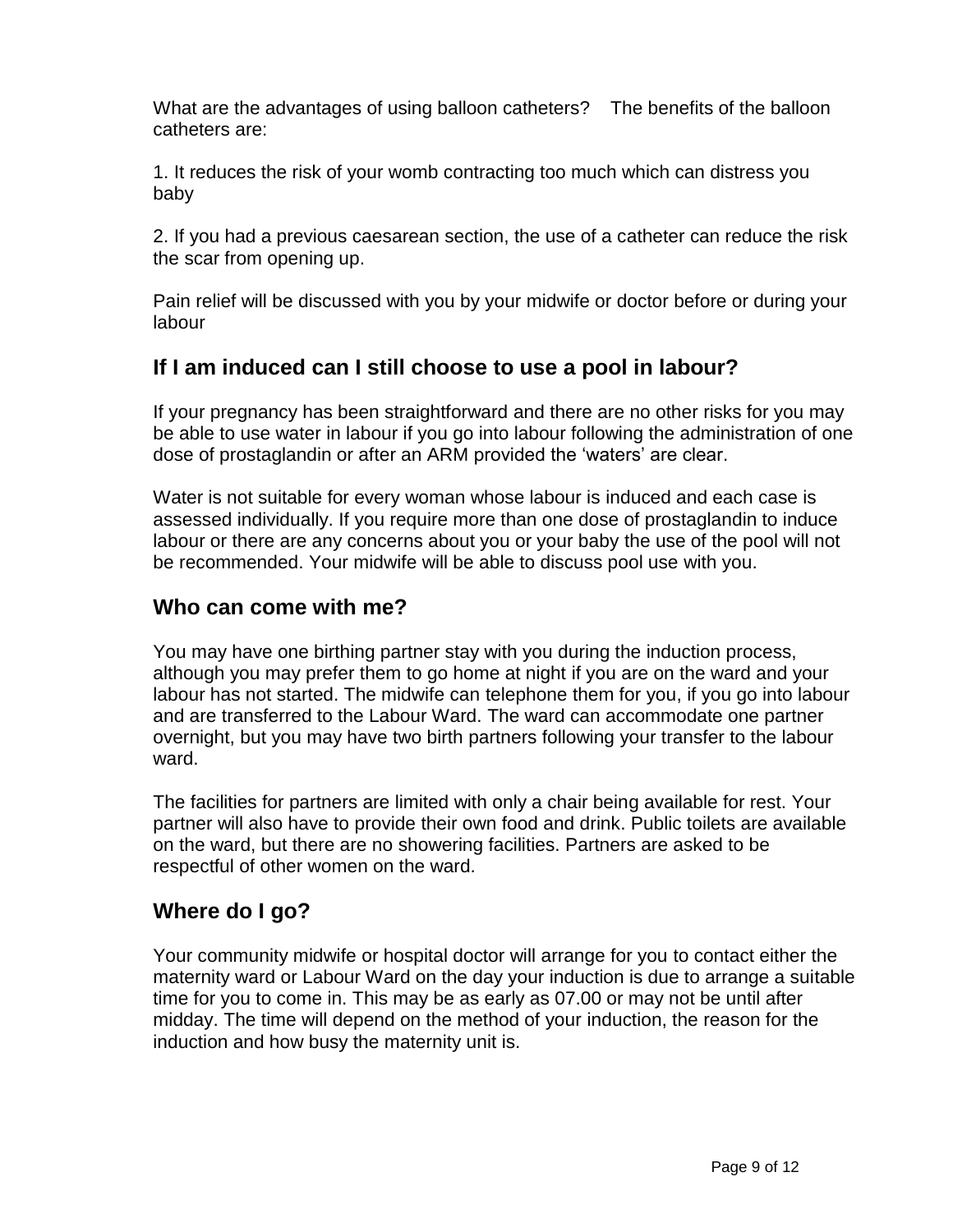## **Why might induction be delayed or postponed?**

Midwives and doctors understand that, when your induction is either postponed in the first place or delayed whilst you are in hospital, that you will be frustrated and upset. However, the safety of both you and your baby is vital and although this may be a distressing situation, a delay may be necessary until both you and your baby can be safely cared for. Your induction of labour may be postponed if:

- The workload on labour ward means that there is no bed or midwife to look after you.
- The doctors and or midwives have to prioritise the needs of another woman due to clinical need.

Doctors and Midwives will endeavour to keep any delays to a minimum. If your induction is postponed you may be asked to attend the Antenatal Day Assessment Unit for an assessment of your baby's wellbeing.

## **What happens if the induction doesn't work?**

If you don't go into labour after an induction your midwife and doctor will discuss the next steps with you and ensure that both you and your baby are safe. There may be several options but this will depend upon your individual circumstances. If your 'waters' have not broken it may be possible to stop the induction process and allow a period of rest. Alternatively, you may be offered further doses of prostaglandin. In some circumstances, a caesarean section may be recommended.

## **Useful telephone numbers and websites**

Community Midwives - 01908 996478

Labour Ward - 01908 996471

Maternity Ward (Ward 9) – 01908 996406

National Childbirth Trust - 0300 330 0772 – [www.nct.org.uk](http://www.nct.org.uk/)

NHS Choices - [www.nhs.uk](http://www.nhs.uk/)

Royal College of Obstetricians and Gynaecologists (RCOG) – [www.rcog.org.uk](http://www.rcog.org.uk/)

Group B Strep Support - [www.gbs.org.uk](http://www.gbs.org.uk/)

**The Trust cannot be held responsible for the accuracy of non-government sponsored sites in respect of any particular condition**.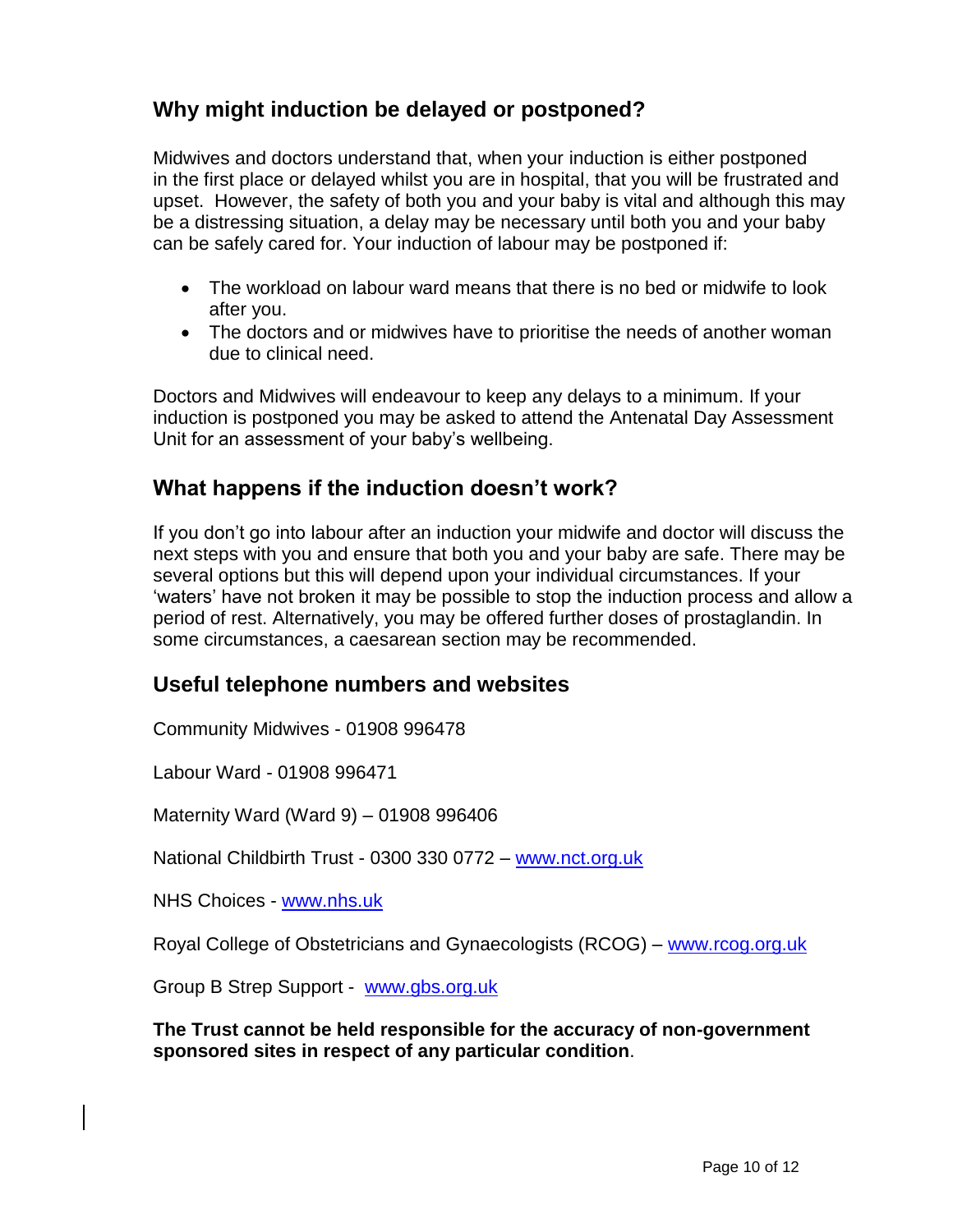## **References:**

Boulvain, M., Stan, C.M., Irion, O. (2010). Membrane sweeping for induction of labour (review). The Cochrane Library 2005

Gülmezoglu AM (2012) Induction of labour for improving birth outcomes for women at or beyond term. Cochrane Database Systematic Review. 2012 Jun 13 ;(6): CD004945.

National Institute for Health and Care Excellence (2008) Induction of Labour. London. www.nice.org.uk

National Institute for Health and Care Excellence (2017) Intrapartum care for healthy women and babies. CG190. Published 2014 & updated 2017. London. www.nice.org.uk

National Institute of Clinical Excellence (2015) Insertion of a double balloon catheter for induction of labour in pregnant women without previous caesarean section Interventional procedures guidance [IPG528]. London. [www.nice.org.uk](http://www.nice.org.uk/)

NHS National Institute for Health Research (2016) Choices when pregnancy reached 41 weeks.

Royal college of Obstetricians and Gynaecologists (2013) Induction of Labour at Term in Older Mothers (Scientific Impact Paper No. 34). RCOG. London. [www.rcog.org](http://www.rcog.org/)

Stock S (2012) Outcomes of elective induction of labour compared with expectant management: population based study. British Medical Journal. BMJ 2012;344:e2838 doi: 10.1136/bmj.e2838 (Published 10 May 2012)

Yildirim, G., Güngördük, K., Karada, Ö. İ., et al. (2010). Membrane sweeping to induce labor in low-risk patients at term pregnancy: A randomised controlled trial. Journal of Maternal-Fetal & Neonatal Medicine, 23(7), 681-687